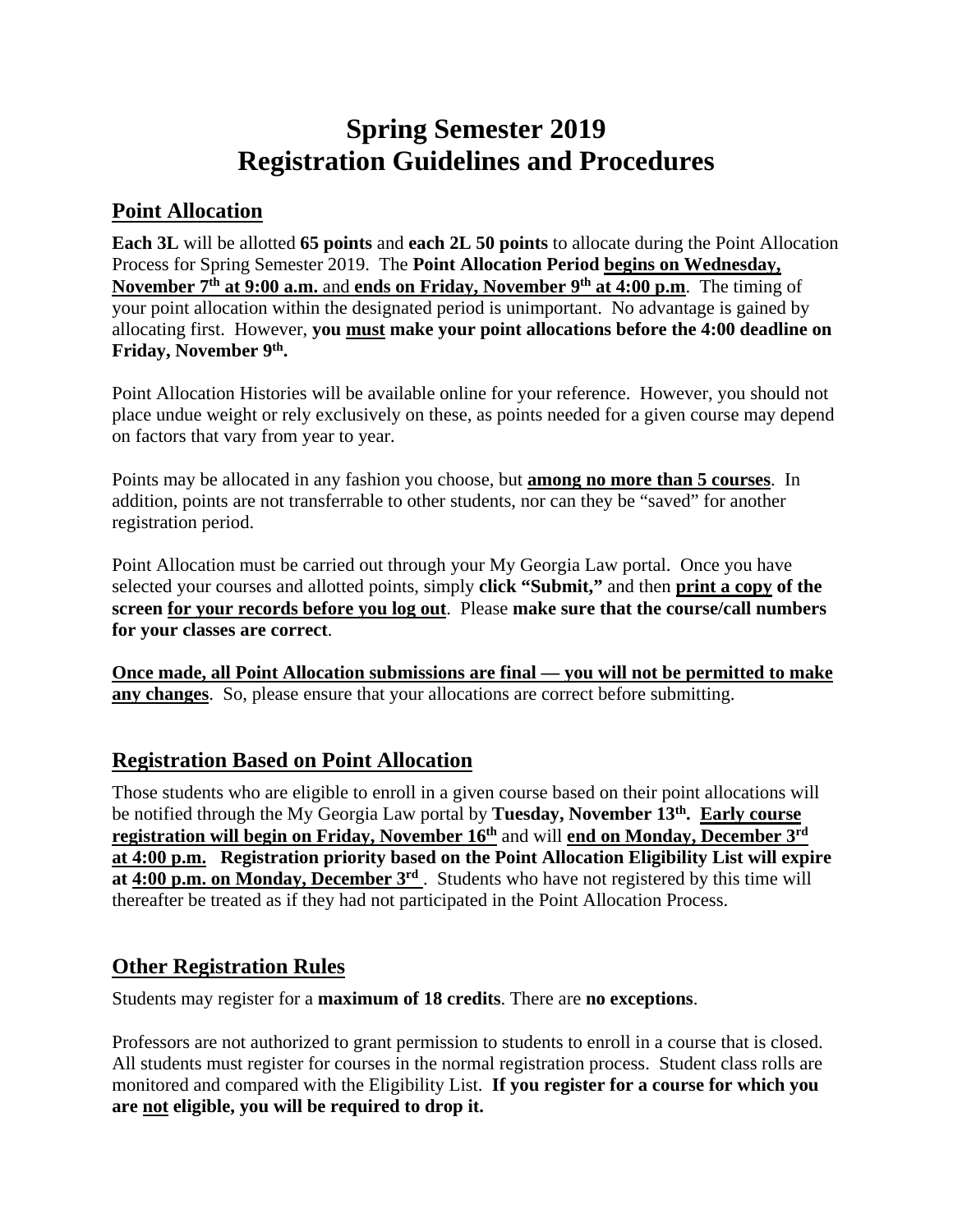#### **Late Registration/Schedule Adjustment Period**

The **Late Registration/Schedule Adjustment Period for enrollment in classes that are still OPEN** will begin on Friday, December 7<sup>th</sup>. The period will end on Monday, January 7<sup>th</sup>, **2019 at 4:00 p.m.** Because the Law School's registration process does not operate on a firstcome, first-served basis, if an open course ends up oversubscribed, a lottery will be held in order to determine which students receive the available seats.

# **Courses Outside the Law School**

Up to six hours of credit for graduate-level courses outside the Law School may be applied toward the J.D. degree. Registration for such courses requires permission of the Associate Dean for Academic Affairs. Students must demonstrate the relevance of an outside course to their legal education and/or career plans. Student requests must be made to the Associate Dean in writing or by email no later than **4:00 p.m. on Friday, November 30<sup>th</sup>**. The request must include the course name, number and description, as well as an explanation of why the student wishes to take the course and how it relates to his or her legal education and/or career objectives.

# **Drop/Add Period**

Classes will begin on **Tuesday, January 8th** and the **Drop/Add Period will begin at 9:00 a.m.** on that same day. The **Drop/Add Period will end on Monday, January 14th**.

Courses **closed** at the beginning of Drop/Add **will remain closed for the semester**.

**Once the Drop/Add Period ends, all student schedules will be considered final.** Further adjustments are left to the discretion of the Associate Dean for Academic Affairs and will only be permitted in exceptional circumstances.

*Special Notice to Clinic/Externship Students***: If you are enrolling in a clinic or externship course, you will not be permitted to change the number of credits that you are seeking following the expiration of the Drop/Add Period. These courses are set up as allowing registration for variable credit hours, so when registering for these courses in Athena you MUST select the correct number of credit hours for your individual registration preferences.**

# **Withdrawal**

The deadline for withdrawal from a course is **Thursday, March 21st**. Absent exceptional circumstances, after that date, students withdrawing will receive a grade of WF.